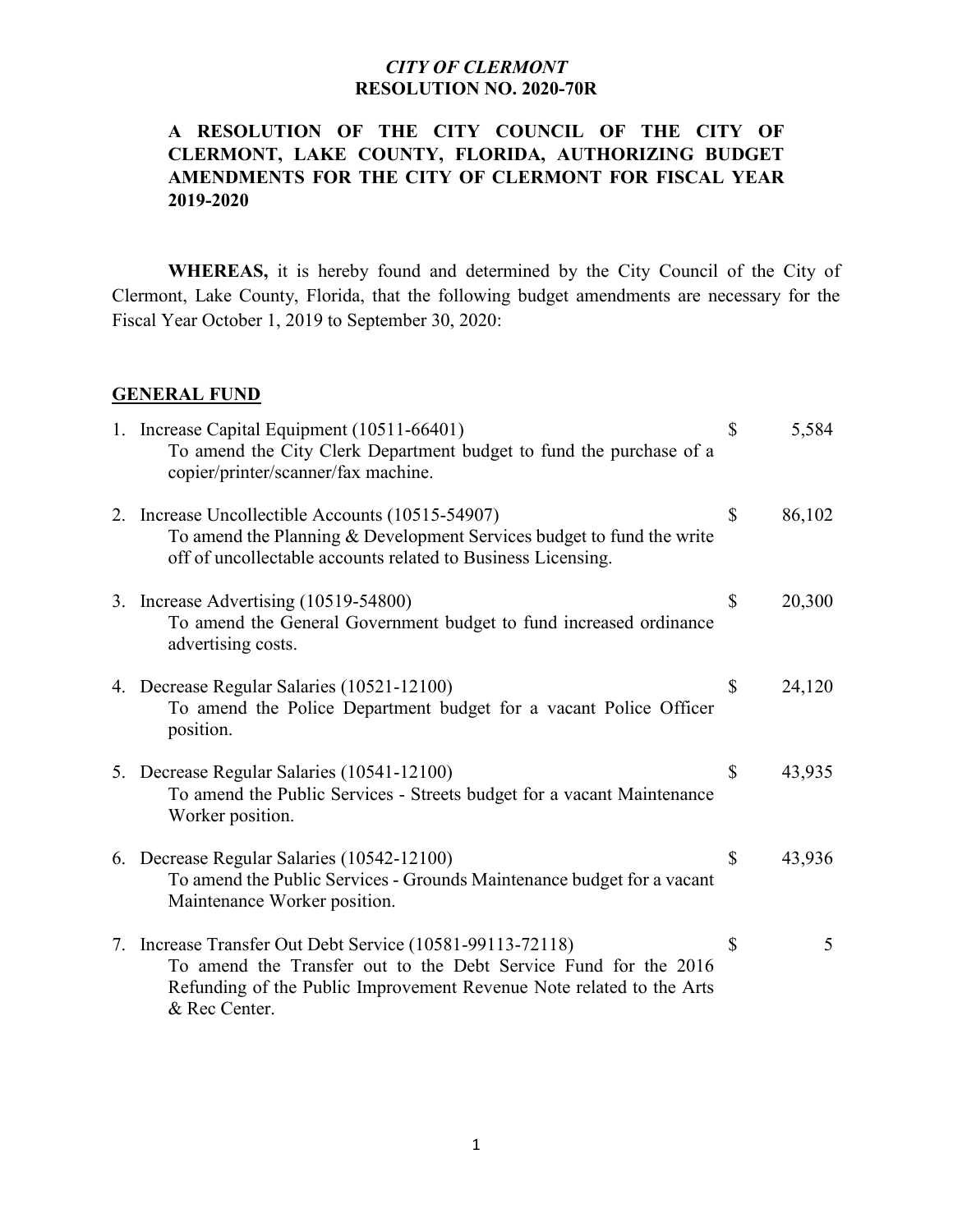# *CITY OF CLERMONT* **RESOLUTION NO. 2020-70R**

# **INFRASTRUCTURE SALES TAX FUND**

|                                          | 1. Increase Transfer Out Debt Service - Master Plan (12581-99113-20000)<br>To amend the Transfer out to the Debt Service Fund for the Master Plan<br>Capital Projects Revenue Note Series 2017.                                                                                                     | S                  | 11               |  |  |  |
|------------------------------------------|-----------------------------------------------------------------------------------------------------------------------------------------------------------------------------------------------------------------------------------------------------------------------------------------------------|--------------------|------------------|--|--|--|
|                                          | 2. Increase Transfer Out Debt Service – Police HQ (12581-99113-21101)<br>To amend the Transfer out to the Debt Service Fund for the Infrastructure<br>Sales Surtax Capital Revenue Note Series 2016.                                                                                                | \$                 | $\overline{4}$   |  |  |  |
|                                          | 3. Decrease Bank Service Charge (12519-54909)<br>To amend the General Government Department for less bank service<br>charges.                                                                                                                                                                       | \$                 | 15               |  |  |  |
|                                          | <b>RECREATION IMPACT FUND</b>                                                                                                                                                                                                                                                                       |                    |                  |  |  |  |
|                                          | 1. Increase Capital Outlay – Recreation Rowing Facility (14549-66301-72117)<br>Increase Capital Outlay – Pro. Svc Rowing Facility (14549-66900-72117)<br>To amend the Public Services - Facilities Maintenance budget for<br>construction and design costs related to the Clermont Rowing Facility. | \$<br>$\mathbb{S}$ | 11,500<br>22,602 |  |  |  |
|                                          | 2. Decrease Fund Balance (14599-59900)<br>Total Recreation Impact Fee Fund adjustments.                                                                                                                                                                                                             | \$                 | 34,102           |  |  |  |
|                                          | <b>GROUP SELF INSURANCE FUND</b>                                                                                                                                                                                                                                                                    |                    |                  |  |  |  |
|                                          | 1. Increase Medical Services - Claims (52519-53130)<br>To amend the Group Self Insurance budget for claims.                                                                                                                                                                                         | \$                 | 47,755           |  |  |  |
|                                          | 2. Decrease Fund Balance (52599-59900)<br>Total Group Self Insurance Fund adjustments.                                                                                                                                                                                                              | \$                 | 47,755           |  |  |  |
| Net Decrease to Fund Balance - All Funds |                                                                                                                                                                                                                                                                                                     | \$                 | 81,857           |  |  |  |